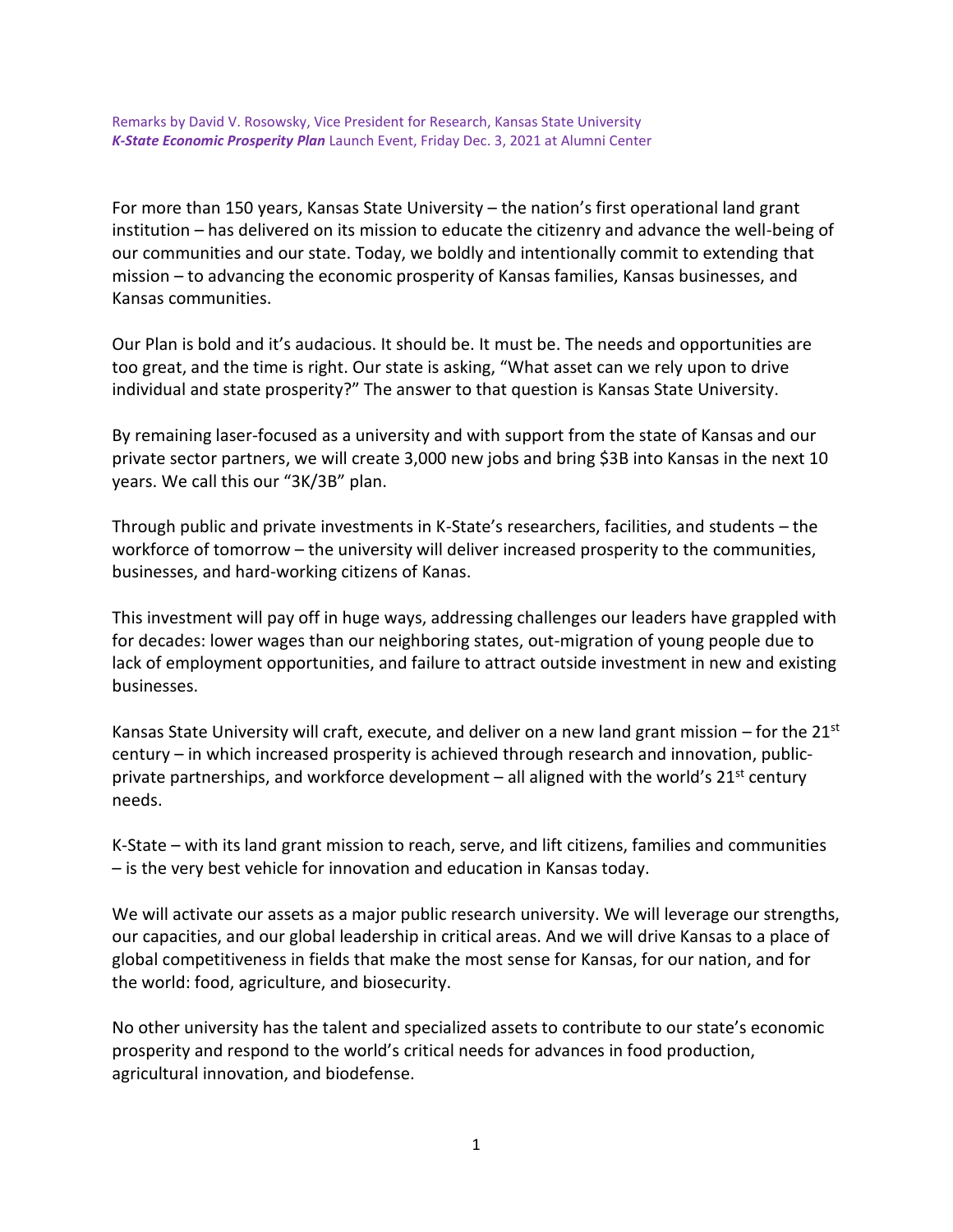K-State is the world's food laboratory, working to solve problems across the entire agriculture chain – production, processing, packaging, distribution, and food safety – creating a unique innovation ecosystem. We will activate those assets.

K-State is also the world's biosecurity incubator, the only university in the world with biosafety level-3 and biosafety level-3 agricultural facilities located in our campus, and biosafety level-4 facilities located directly adjacent to campus at the National Bio and Agro-Defense Facility (or NBAF). These high-containment research facilities give our scientists (and those that will come to work with us) a secure location to study high-consequence pathogens that affect plants, animals, and human health. We will activate those assets.

Now let me get to some specifics. K-State's Economic Prosperity Plan (our 3K/3B Plan) is focused on four areas:

One. **Food and agriculture systems innovation.** K-State will work with producers to transform, sustain and adapt food and agriculture systems to create jobs and bring investments to Kansas.

Two. **Digital agriculture and advanced analytics.** K-State will be a leader in the application of advanced technologies in agricultural methods and practices – including big data and data analytics, predictive analytics and forecasting, artificial intelligence and machine learning, robotics and autonomous systems, and digital and precision agriculture – leading the way in the agricultural revolution that lies in front of us.

Three. **Biosecurity and biodefense.** K-State will become the foremost U.S. resource for private-public research collaboration on pathogens of global significance – those creating the greatest and most immediate risks to animal and human health, agricultural production and food chains, and national security – securing its position as a national and global leader in biosecurity, biodefense, and bio-manufacturing.

And four, something we are calling **"K-State 105: Every Town to Gown."** K-State will provide individuals, businesses, and communities with streamlined methods to access K-State's innovation, talent, and training through local liaisons and coordinated resources.

With K-State 105, we will enhance our presence – and our impact – in all 105 counties in Kansas. K-State will deploy leading edge research and development, educational programs, and workforce development initiatives to support community and economic development and build connections between urban and rural areas across the state.

Yes, our Economic Prosperity Plan is bold, and audacious, but it's also built around Kansas values and Kansas sensibilities. The Plan's goals are relatively simple: (1) to drive economic prosperity for Kansans, Kansas families, and Kansas communities; and (2) to propel Kansas to a place of global competitiveness – for jobs, businesses, technology creation, and wealth creation – in critical areas: food, agriculture, and biosecurity.